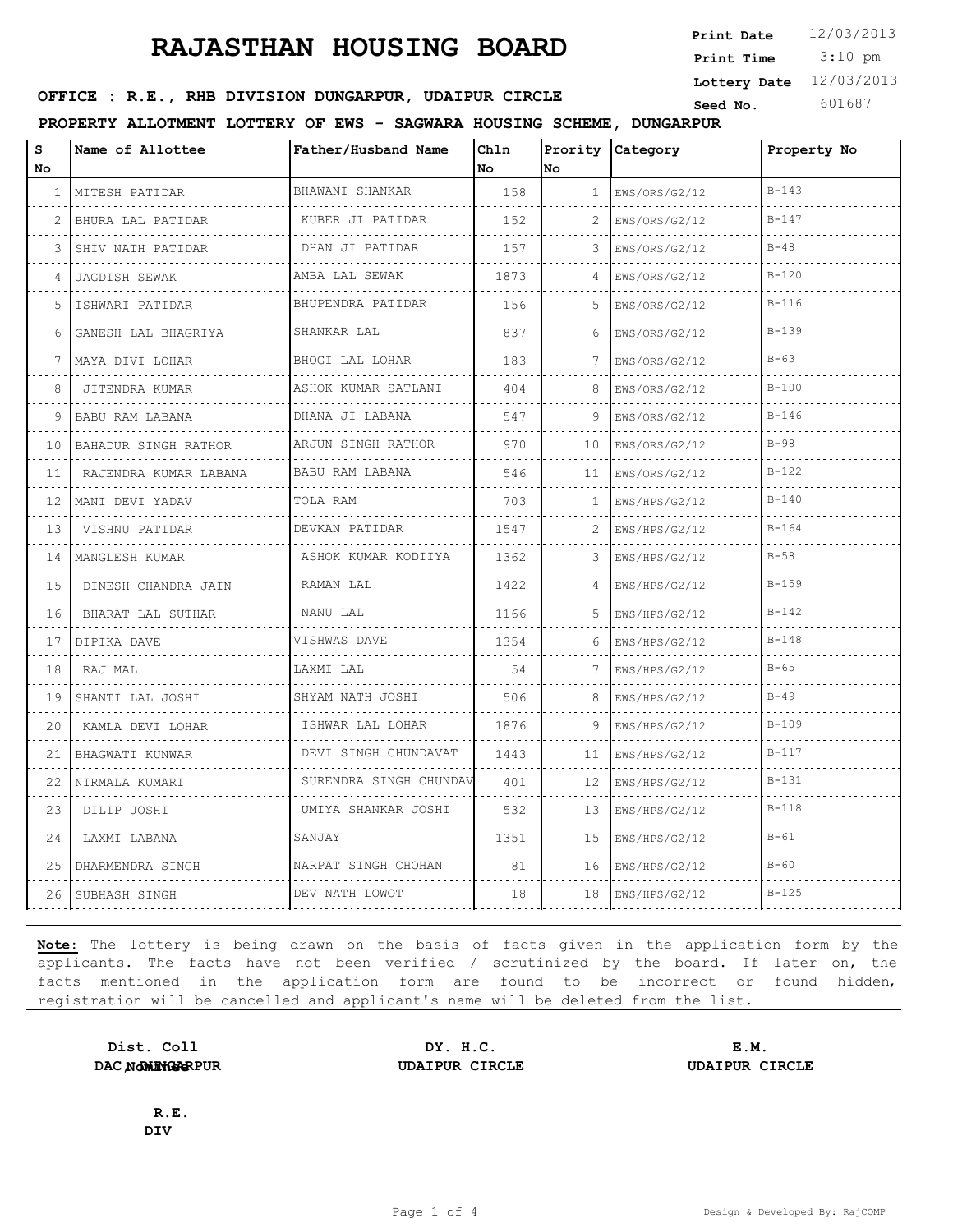3:10 pm **Print Date**  $12/03/2013$ **Print Time Lottery Date** 12/03/2013

## **SEED OFFICE : R.E., RHB DIVISION DUNGARPUR, UDAIPUR CIRCLE** Seed No. 601687

**PROPERTY ALLOTMENT LOTTERY OF EWS - SAGWARA HOUSING SCHEME, DUNGARPUR**

| s<br>No. | Name of Allottee          | Father/Husband Name       | Chln<br><b>No</b> | lNo. | Prority Category   | Property No |
|----------|---------------------------|---------------------------|-------------------|------|--------------------|-------------|
| 27       | SARDAR SINGH CHOHAN       | <b>DULE SINGH</b>         | 475               | 19   | EWS/HPS/G2/12      | $B - 130$   |
| 28       | BHOPAL SINGH CHOHAN       | .<br>JALIM SINGH CHOHAN   | 1069              | 20   | .<br>EWS/HPS/G2/12 | $B-55$      |
| 29       | MANI PRAJAPAT             | .<br>KAMAL JI PRAJAPAT    | 1893              | 21   | EWS/HPS/G2/12      | $B-136$     |
| 30       | BHUPENDRA LOWOT           | KRISHN LAL                | 1491              | 22   | EWS/HPS/G2/12      | $B - 149$   |
| 31       | KALPANA SONI              | VINOD SONI                | 943               | 23   | EWS/HPS/G2/12      | $B - 168$   |
| 32       | LAXMI NARAYAN             | KANHAIYA LAL LUHAR        | 92                | 24   | EWS/HPS/G2/12      | $B - 112$   |
| 33       | DILIP SEWAK               | AMBA LAL SEWAK            | 1315              | 25   | EWS/HPS/G2/12      | $B - 113$   |
| 34       | NEPAL SINGH PANWAR        | .<br>KUBER SINGH          | 530               | 26   | .<br>EWS/HPS/G2/12 | $B-115$     |
| 35       | JITENDRA PANCHAL          | GANGA RAM                 | 575               | 27   | EWS/HPS/G2/12      | $B-64$      |
| 36       | .<br>KAMLESH PATIDAR<br>. | VEL JI PATIDAR<br>.       | 988               | 28   | EWS/HPS/G2/12<br>. | $B-66$      |
| 37       | VINOD KUMAR PATEL         | TOLA CHAND PATEL          | 199               | 29   | EWS/HPS/G2/12      | $B - 103$   |
| 38       | SARTAN SINGH RATHOR       | GAMBHIR SINGH RATHOR<br>. | 606               | 30   | EWS/HPS/G2/12      | $B - 144$   |
| 39       | ASHA KUNWAR RAV<br>.      | SURESH SINGH<br>.         | 770               | 31   | EWS/HPS/G2/12      | $B-92$      |
| 40       | DHAN KUNWAR JAIN          | MAHEEPAL JAIN             | 650               | 32   | EWS/HPS/G2/12      | $B - 141$   |
| 41       | HASAN MOHHMED MANSURI     | NIZAM BAKSH               | 558               | 33   | EWS/HPS/G2/12      | $B - 165$   |
| 42       | MUKESH KUMAR BHOI         | LAL SHANKAR BHOI<br>.     | 696               | 35   | EWS/HPS/G2/12<br>. | $B - 152$   |
| 43       | MEENAXI BHTIYA            | ONKAR LAL BHATIYA         | 737               | 36   | EWS/HPS/G2/12      | $B - 155$   |
| 44       | RAJESH JAIN               | DUNGARSI KARIYA JAIN<br>. | 131               | 37   | EWS/HPS/G2/12      | $B - 124$   |
| 45       | GOPAL SINGH CHOHAN        | NARENDRA SINGH<br>.       | 782               | 38   | EWS/HPS/G2/12      | $B-96$      |
| 46       | NILA JOSHI                | GNESH LAL JOSHI           | 1569              | 39   | EWS/HPS/G2/12      | $B-111$     |
| 47       | RANJIT KALAL              | MANI LAL KALAL            | 636               | 40   | EWS/HPS/G2/12      | $B - 129$   |
| 48       | KRISHNA KANT BHATT        | MOHAN LAL BHATT           | 969               | 41   | EWS/HPS/G2/12      | $B-138$     |
| 49       | RAJESH PATIDAR            | NATHU PATIDAR             | 1198              | 42   | EWS/HPS/G2/12      | $B - 132$   |
| 50       | DAYA LAL                  | LAL SHANKAR PATIDAR       | 1591              | 43   | EWS/HPS/G2/12      | $B - 123$   |
| 51       | DILIP KUMAR MALI          | DHUL JI MALI              | 1002              | 44   | EWS/HPS/G2/12      | $B - 108$   |
|          | 52 ARVIND KALAL           | MYA CHAND KALAL           | 570               | 45   | ENS/HPS/G2/12      | $B-150$     |

**Note:** The lottery is being drawn on the basis of facts given in the application form by the applicants. The facts have not been verified / scrutinized by the board. If later on, the facts mentioned in the application form are found to be incorrect or found hidden, registration will be cancelled and applicant's name will be deleted from the list.

**Dist. Coll DAC NomINGERPUR** 

**DY. H.C. E.M. DAC, DUNGARPUR UDAIPUR CIRCLE UDAIPUR CIRCLE**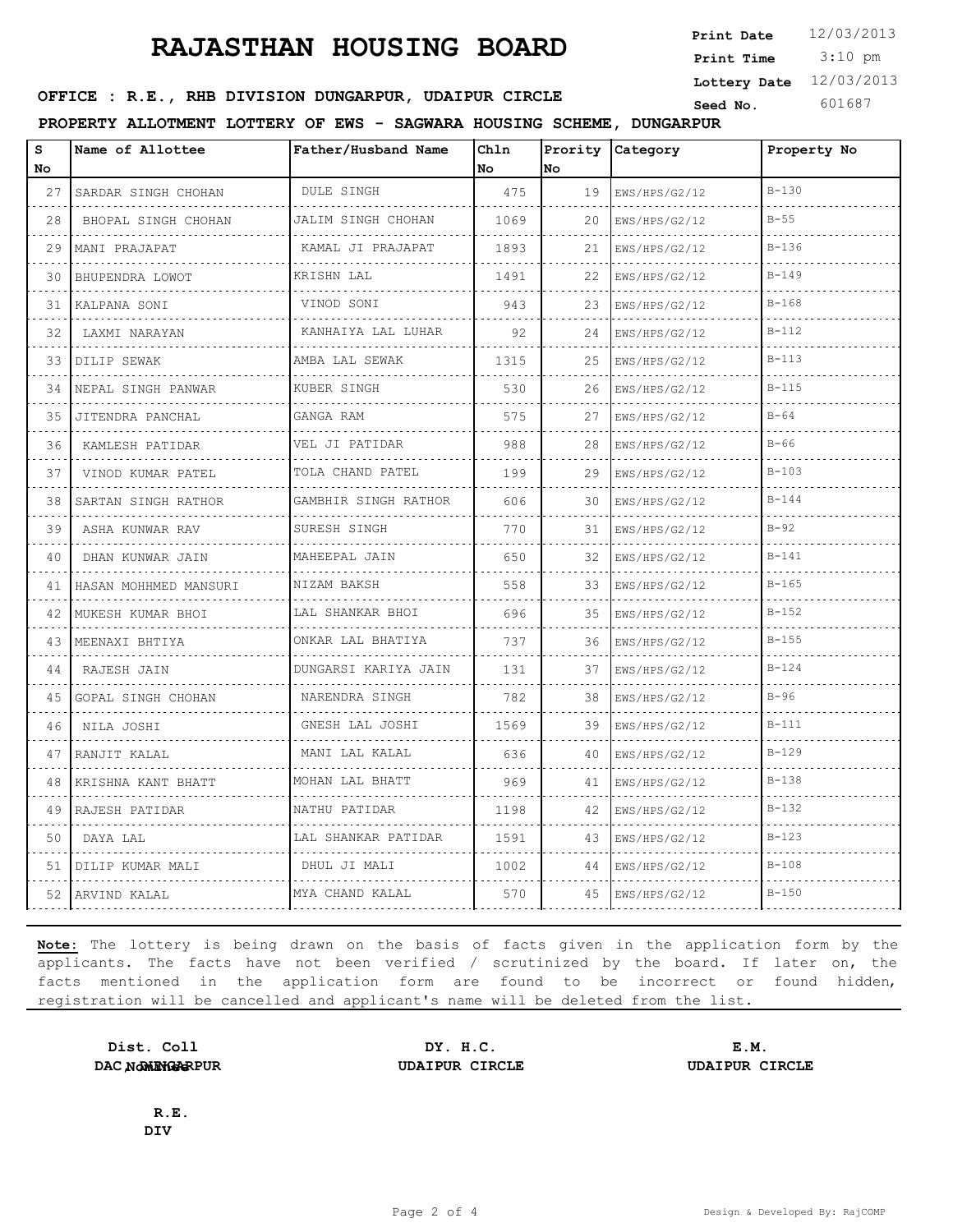3:10 pm **Print Date**  $12/03/2013$ **Print Time Lottery Date** 12/03/2013

## **SEED OFFICE : R.E., RHB DIVISION DUNGARPUR, UDAIPUR CIRCLE** Seed No. 601687

**PROPERTY ALLOTMENT LOTTERY OF EWS - SAGWARA HOUSING SCHEME, DUNGARPUR**

| s<br>No | Name of Allottee      | Father/Husband Name      | Ch1n<br>No | Prority<br>No | Category           | Property No |
|---------|-----------------------|--------------------------|------------|---------------|--------------------|-------------|
| 53      | JAY RAWAL<br>.        | JAYANT RAWAL<br>.        | 197        | 46            | EWS/HPS/G2/12      | $B-89$      |
| 54      | SOM SINGH CHOHAN      | GULAB SINGH              | 1050       | 47            | .<br>EWS/HPS/G2/12 | $B - 151$   |
| 55      | LATA LOWOT            | NARESH KUMAR LOWOT       | 1074       | 48            | EWS/HPS/G2/12      | $B - 162$   |
| 56      | INDRA JIT SINGH       | TAKHAT SINGH<br>.        | 1454       | 49            | EWS/HPS/G2/12      | $B - 107$   |
| 57      | PRAVIN KUMAR KALAL    | BHURAJI KALAL            | 644        | 50            | EWS/HPS/G2/12      | $B-110$     |
| 58      | VALJI PATIDAR         | MAN JI PATIDAR           | 529        | 51            | EWS/HPS/G2/12      | $B-90$      |
| 59      | DILIP SINGH<br>.      | RAM SINGH CHOHAN         | 1337       | 52            | EWS/HPS/G2/12      | $B-59$      |
| 60      | PRATIBHA DEVI         | ISHWAR LAL DAVE          | 1543       | 54            | EWS/HPS/G2/12      | $B-62$      |
| 61      | VIDYA DEVI            | ASHISH KUMAR<br>.        | 1506       | 58            | EWS/HPS/G2/12      | $B-56$      |
| 62      | RAMESH JOSHI          | UMIYA SHANKAR JOSHI<br>. | 531        | 59            | EWS/HPS/G2/12<br>. | $B - 135$   |
| 63      | MANI YADAV            | NATHU LAL YADAV          | 567        | 60            | EWS/HPS/G2/12      | $B-119$     |
| 64      | SURENDRA SINGH CHOHAN | NARENDRA SINGH CHOHAN    | 783        | 61            | EWS/HPS/G2/12      | $B - 106$   |
| 65      | VIMAL PRAKASH PATIDAR | DEV JI PATIDAR           | 1224       | 64            | EWS/HPS/G2/12<br>. | $B - 145$   |
| 66      | SANGITA PATIDAR       | ROSHAN LAL               | 1128       | 65            | EWS/HPS/G2/12      | $B - 157$   |
| 67      | HEERA LAL SEWAK       | CHAGAN LAL               | 582        | 66            | EWS/HPS/G2/12      | $B - 166$   |
| 68      | INDRA SINGH RAV       | KALU SINGH RAV           | 1203       | 67            | EWS/HPS/G2/12      | $B-51$      |
| 69      | REKHA SIKLIKAR        | DAYA LAL                 | 1129       | 68            | EWS/HPS/G2/12      | $B-91$      |
| 70      | NEEMA KUNWAR          | DEVI SINGH PANWAR<br>.   | 1476       | 69            | EWS/HPS/G2/12      | $B-54$      |
| 71      | SEETA DEVI            | RAMESHWAR DHELWAL        | 7061       | 70            | EWS/HPS/G2/12      | $B - 160$   |
| 72      | DEEPAK YADAV          | MAGAN LAL YADAV          | 1916       | 1             | EWS/ORS/G4/12      | $B-93$      |
| 73      | NARESH KUMAR GARG     | ADE RAM GARG<br>.        | 1006       | 1             | EWS/HPS/G4/12      | $B-57$      |
| 74      | PARVATI YADAV         | BHAGU YADAV              | 43         |               | EWS/HPS/G4/12      | $B - 167$   |
| 75      | DHARMENDRA KHATIK     | BHIKHA LAL KHATIK        | 1133       | 3             | EWS/HPS/G4/12      | $B-50$      |
| 76      | NATWAR LAL YADAV      | VALIYA JI YADAV          | 496        | 4             | EWS/HPS/G4/12      | $B - 114$   |
| 77      | DURGA YADAV           | RAM LAL YADAV            | 1186       | 5             | EWS/HPS/G4/12      | $B-156$     |
| 78      | MUKESH CHANDRA YADAV  | MANI LAL YADAV           | 580        | 6             | EWS/HPS/G4/12      | $B - 161$   |

**Note:** The lottery is being drawn on the basis of facts given in the application form by the applicants. The facts have not been verified / scrutinized by the board. If later on, the facts mentioned in the application form are found to be incorrect or found hidden, registration will be cancelled and applicant's name will be deleted from the list.

**Dist. Coll DAC NomINGERPUR** 

**DY. H.C. E.M. DAC, DUNGARPUR UDAIPUR CIRCLE UDAIPUR CIRCLE**